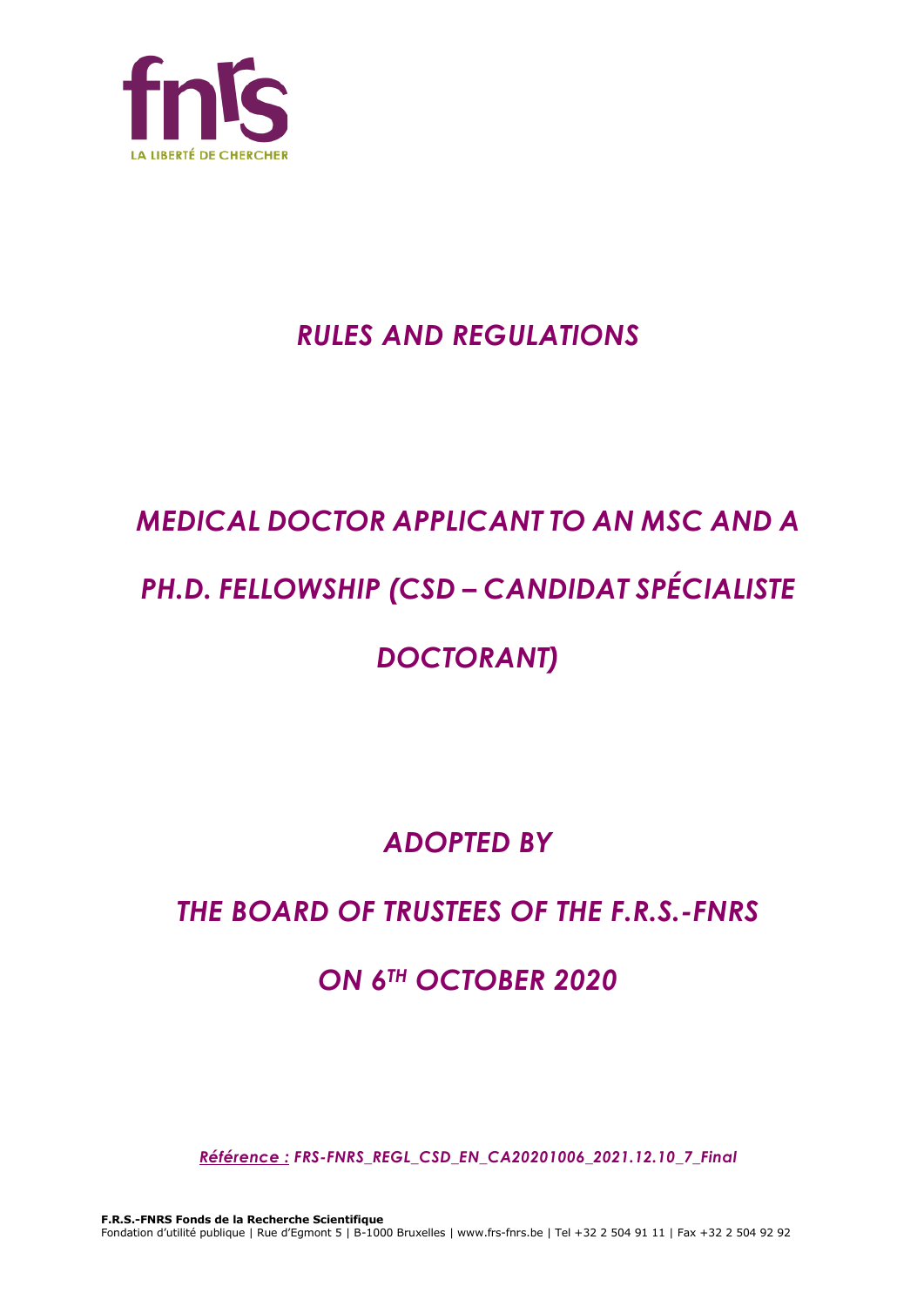# **TABLE OF CONTENTS**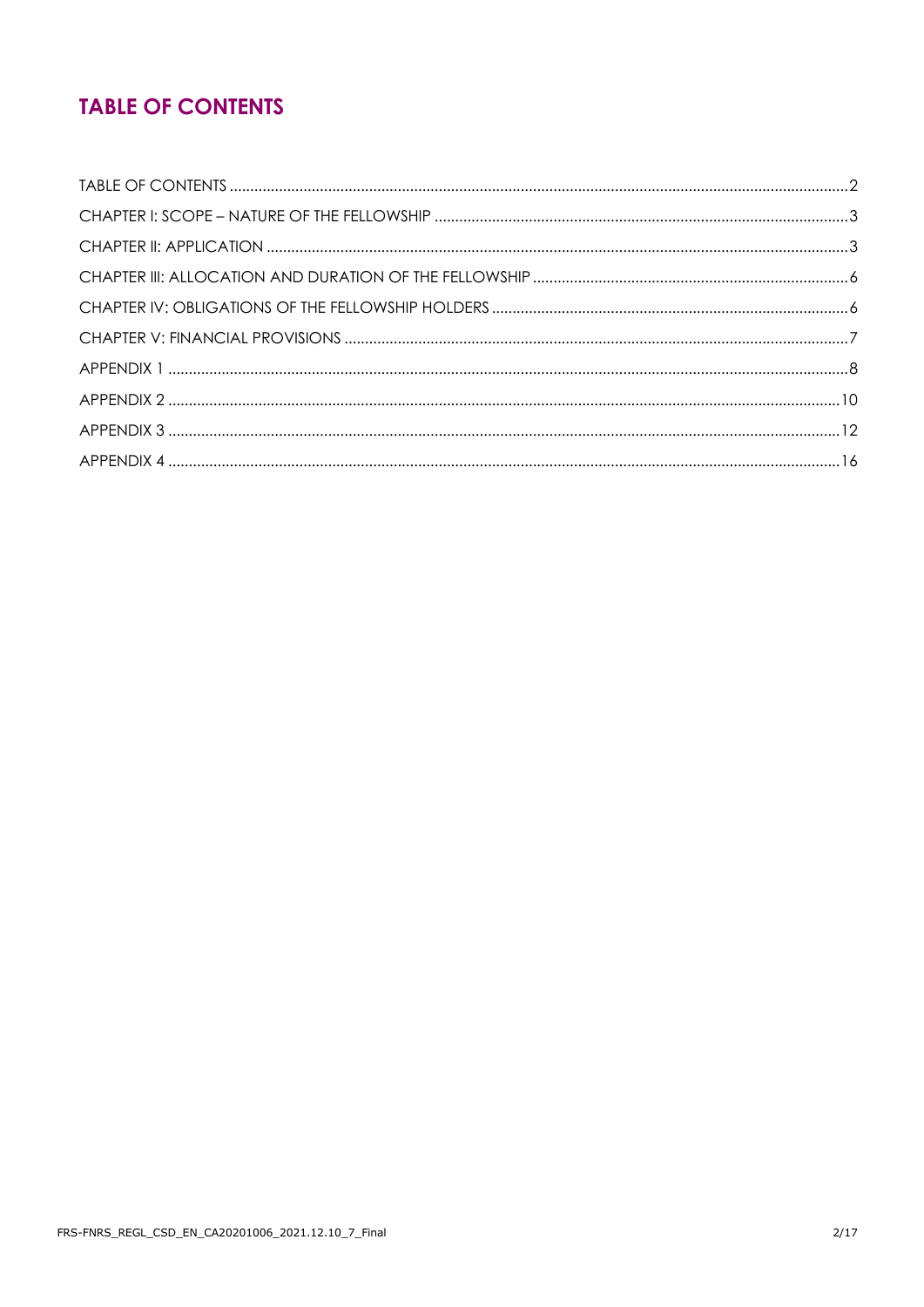# **CHAPTER I: SCOPE – NATURE OF THE FELLOWSHIP**

# Article 1

The rules and regulations hereinafter are only applicable to holders of a part-time Medical Doctor Applicant to an MSc and a Ph.D. (CSD - *Candidat spécialiste doctorant*) fellowship of the Fund for Scientific Research - FNRS (F.R.S.-FNRS).

CSD applications must be submitted under Grants and Fellowships Call of the Fund for Scientific Research - FNRS (F.R.S.-FNRS).

# Article 2

Holders of a part-time CSD fellowship shall pursue their studies leading to a Ph.D. in one of the fields of the health sector listed in [Appendix 1](#page-7-0) in a university of the French-speaking Community of Belgium and undertake an Advanced Master simultaneously under the supervision of a promoter, while pursuing a parttime activity in a hospital.

# **CHAPTER II: APPLICATION**

# Article 3

Applicants to a part-time CSD fellowship must have obtained the academic degree of Medical Doctor at the latest by 1<sup>st</sup> October of the year during which the fellowship is granted and should start.

# Article 4

The promoter of an applicant to a part-time CSD fellowship must meet the following conditions altogether:

- Be permanently appointed<sup>1</sup> to an academic or scientific position or on probation in a university of the French-speaking Community of Belgium which has a faculty of medicine offering a complete curriculum.
- This appointment must have a final and conclusive assent from the competent body to legitimize this appointment in accordance with the Law or the university regulations by the time of the validation deadline set for the academic authorities (rectors) at the latest.
- This academic or scientific position must be effective by the time of the starting date of the fellowship, i.e., by 1st October of the year of the Grants and Fellowships Call concerned at the latest.

If the promoter of an applicant to a part-time CSD fellowship who is appointed permanently accesses the legal age of retirement / becomes professor emeritus after the validation deadline set for the academic authorities (rectors) and before the end of the funding scheme in case of granting, the submission of the application shall be subject to prior approval by the Head of institution where the research will be carried out.

The promoter permanently appointed who will access the legal age of retirement / become professor emeritus by the validation deadline set for the academic authorities (rectors) is not eligible.

<sup>1</sup> *Research logisticians of rank A, as defined by the Royal Decree of 31st October 1953 fixing 'le statut des agrégés, des répétiteurs et des membres du personnel scientifique des universités de l'État', are not eligible as promoters of doctoral fellowships.*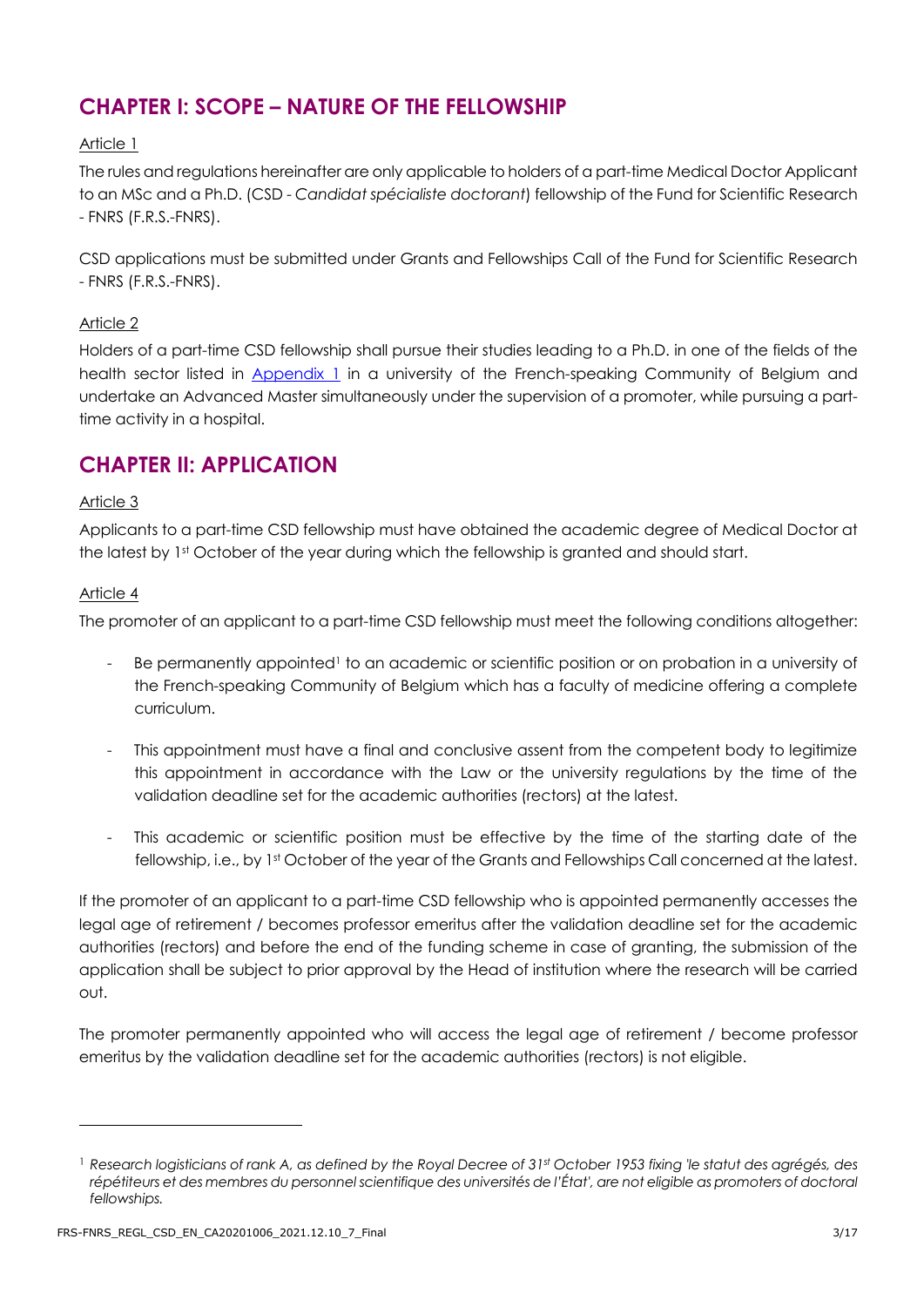Also applicants to a part-time CSD fellowship may conduct their research project under the supervision of a postdoctoral co-promoter from one of the institutions listed in [Appendix 2.](#page-9-0)

# Article 5

During the entire clinical training period, applicants to a part-time CSD fellowship must be under the supervision of an academic coordinator training supervisor who performs their clinical activity in a university hospital (as defined in the federal regulations) or a university hospital department as identified by the F.R.S.- FNRS in [Appendix 3.](#page-11-0)

During their part-time CSD fellowship:

- Applicants shall carry out most of their clinical training in a university hospital or a university hospital department located in French-speaking Community of Belgium (as defined in the federal Law) listed in [Appendix 4.](#page-15-0)
- Applicants may carry out their clinical training for a maximum of 12 months full-time equivalent in a Belgian non-academic hospital or a Belgian hospital department not related to a university (as defined in the federal Law), however, they must be under the supervision of an academic coordinator training supervisor.

# Article 6

All applicants who will have completed their specialisation before the end of their part-time CSD fellowship must carry out their clinical activity for the remaining period of the fellowship in a university hospital (as defined in the federal regulations) or a university hospital department as identified by the F.R.S.-FNRS in [Appendix 3.](#page-11-0)

# Article 7

During their part-time CSD fellowship applicants must carry out their research activity in a university of the French-speaking Community of Belgium which has a faculty of medicine offering a complete curriculum, a university hospital (as defined in the federal regulations) or a university hospital department as identified by the F.R.S.-FNRS in [Appendix 3.](#page-11-0)

# Article 8

Applicants may not apply more than three times for the same fellowship. Applicants who have already benefited from the fellowship, regardless of the duration, may not apply either.

No applicant may apply for a part-time CSD Renewal fellowship if they have not been granted with a parttime CSD fellowship.

Applicants to a part-time CSD fellowship who have already benefited from another F.R.S.-FNRS fellowship, regardless of the duration, may not apply, with the exception of a first F.R.S.-FNRS Research Fellow fellowship or a first grant from the Fund for Research Training in Industry and Agriculture (FRIA-*Fonds pour la Formation à la Recherche dans l'Industrie et dans l'Agriculture*). In that case, only two renewals of the part-time CSD fellowship will be authorised.

# Article 9

The Grants and Fellowships Call is opened once a year and is published on the F.R.S.-FNRS website.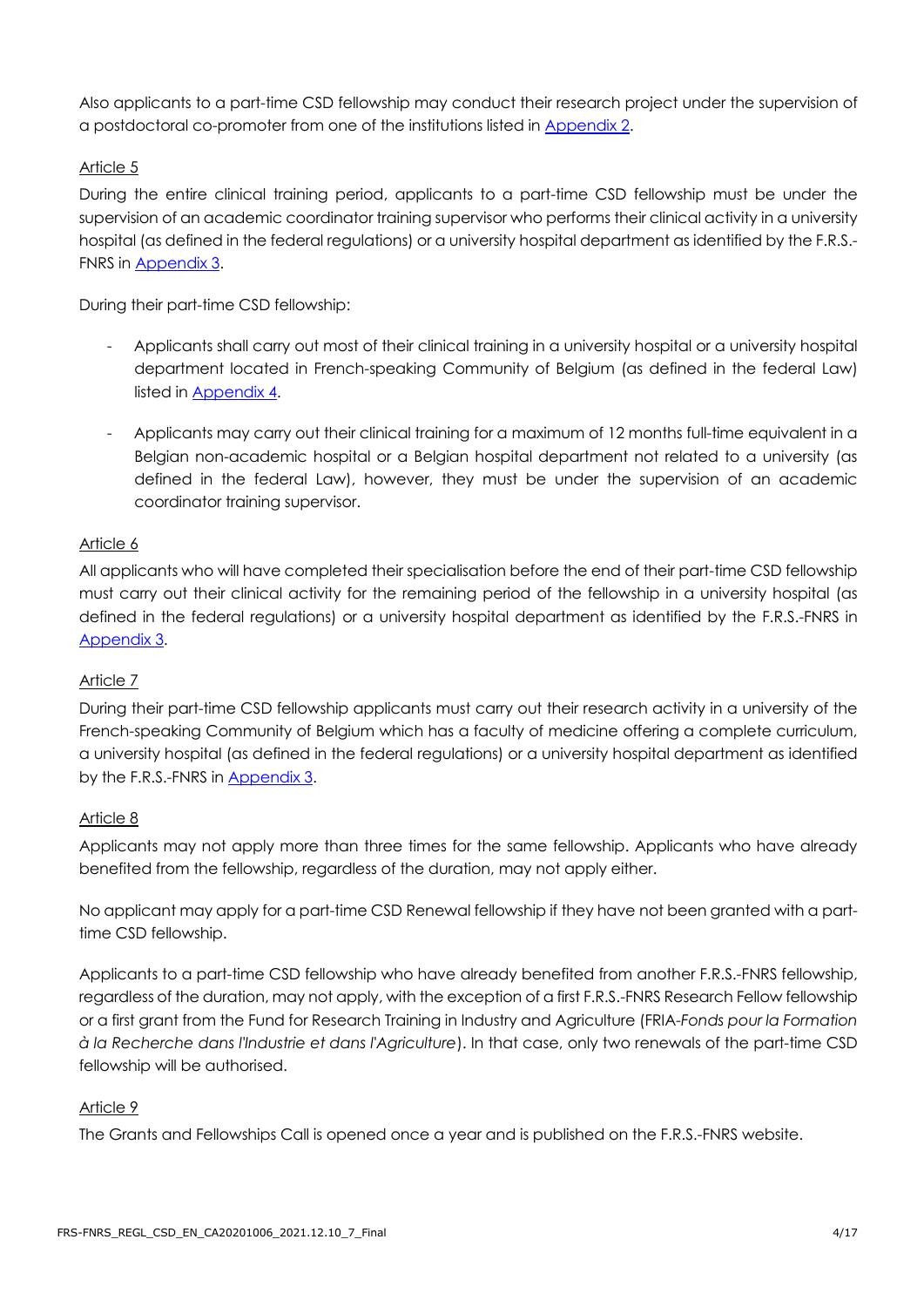The application for a part-time CSD fellowship can be submitted in French or in English. It must only be submitted on [e-space,](https://e-space.frs-fnrs.be/) the online platform dedicated to the calls for proposals.

Applicants to a part-time CSD Renewal (CSD-REN) fellowship are given access to the electronic form by the F.R.S.-FNRS on [e-space.](https://e-space.frs-fnrs.be/)

Applicants are recommended to submit their application in English<sup>2</sup>.

All applications (CSD and CSD-REN) are submitted to a procedure including three successive electronic validations on the dates that will be indicated when the call is published:

- a. The validation by the applicant: it accounts as a confirmation that the application file is complete.
- b. The validation by the promoter selected pursuant to article 4: the F.R.S.-FNRS transfers the application file to promoters so that they give their approval for the submitted research project and confirm the accuracy of the data provided by the applicant. The promoter may accept or refuse the application.
- c. The validation by the research administration (or Board of Education) of the university of the French-speaking Community of Belgium, to which the application file is transferred once promoters have given their consent. The academic authority may accept or refuse the application. The validation deadline set for the rectors puts a final end to the call for proposals.

Applications that have not been validated within the time-frame of the call cannot be taken into account.

A mini-guide specifies the validation dates as well as the documents which must be included in the application.

# Article 10

All part-time CSD-REN application files must include:

- The latest specialisation internship programme approved by the French-speaking Community of Belgium;
- A letter of agreement from the head of the clinical department. By their approval, the head of the clinical department commits to respecting the specificities related to the part-time fellowship.

Concerning part-time CSD fellowships granted as from 2019:

- Applicants to a part-time CSD-REN fellowship who won't have completed their specialisation yet are not required to submit the letter of agreement from the head of the clinical department. Instead, they must submit the letter from the academic coordinator training supervisor, who commits to respecting the specificities related to the part-time fellowship as well as verifying that the specialisation internship programme does meet the provisions in article 5;
- Applicants to a part-time CSD-REN fellowship who will have completed their specialisation must include both this letter of agreement and the letter from the academic coordinator training

<sup>2</sup> *Should the application file be submitted in French, the F.R.S.-FNRS may require the applicant to provide a translation in English for the purpose of conducting the [ex-ante evaluation.](https://www.frs-fnrs.be/docs/Reglement-et-documents/FRS-FNRS_Guide_Evaluation_EN.pdf)*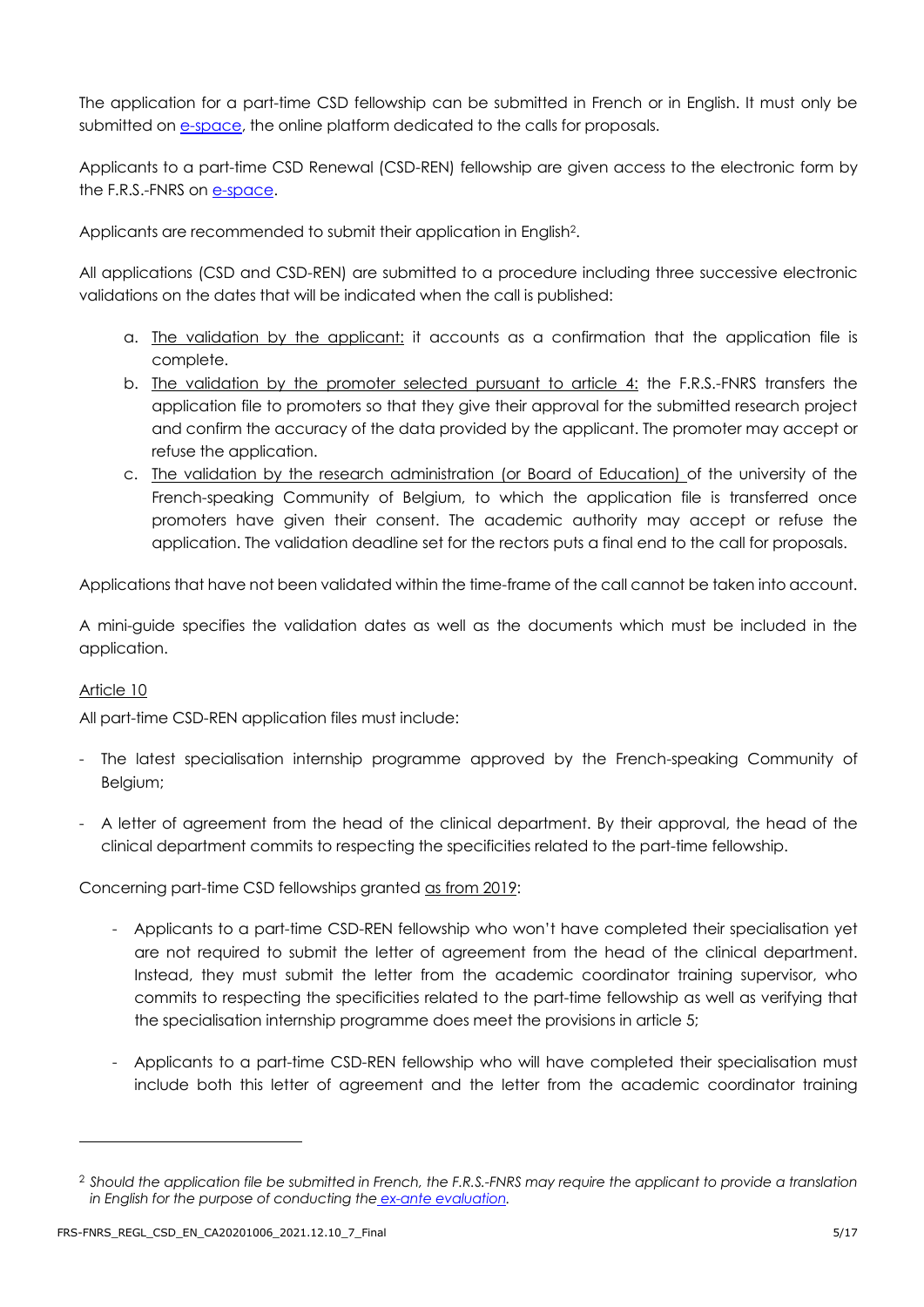supervisor, who confirms that the specialisation internship programme does meet the provisions in article 5.

# Article 11

Concerning part-time CSD fellowships granted until 2018, all CSD-REN applications are assessed by Supervisory Panels (Thesis Advisory Committees).

The Renewal application form includes a document to be completed by the Supervisory Panel (Thesis Advisory Committee). This Advisory opinion must be signed and sent to the research unit (or Board of Education) of the university of the French-speaking Community of Belgium in order to be approved and signed by the academic authorities. The latter must send the document to the F.R.S.-FNRS by 31st May of the year of the Grants and Fellowships Call concerned at the latest.

Concerning part-time CSD fellowships granted as from 2019:

- First and third renewal applications to a part-time CSD fellowship are assessed by Supervisory Panels (Thesis Advisory Committees). The Renewal application form includes a document to be completed by the Supervisory Panel (Thesis Advisory Committee). This Advisory opinion must be signed and sent to the research unit (or Board of Education) of the university of the French-speaking Community of Belgium in order to be approved and signed by the academic authorities. The latter must send the document to the F.R.S.-FNRS by 31st May of the year of the Grants and Fellowships Call concerned at the latest.
- **Second renewal applications to part-time CSD fellowship** are assessed by the relevant Scientific Commission.

# **CHAPTER III: ALLOCATION AND DURATION OF THE FELLOWSHIP**

#### Article 12

The Board of Trustees of the F.R.S.-FNRS shall decide on the allocation of part-time CSD fellowships.

CSD-REN are granted upon the positive opinion of the Supervisory Panel (Thesis Advisory Committee).

Concerning part-time CSD fellowships granted as from 2019, second renewal applications are granted on the recommendation of the Scientific Commission.

#### Article 13

The part-time CSD fellowship is a research fellowship applicable for 2 years maximum, renewable three times (equivalent to a duration of 8 years maximum).

The part-time CSD fellowship may begin at any time of the specialisation. However, it must end at the latest 4 years after the end of the specialisation.

# **CHAPTER IV: OBLIGATIONS OF THE FELLOWSHIP HOLDERS**

#### Article 14

Holders of a part-time CSD fellowship must meet the following conditions at the latest on 1st October of the year when the fellowship is granted and should start: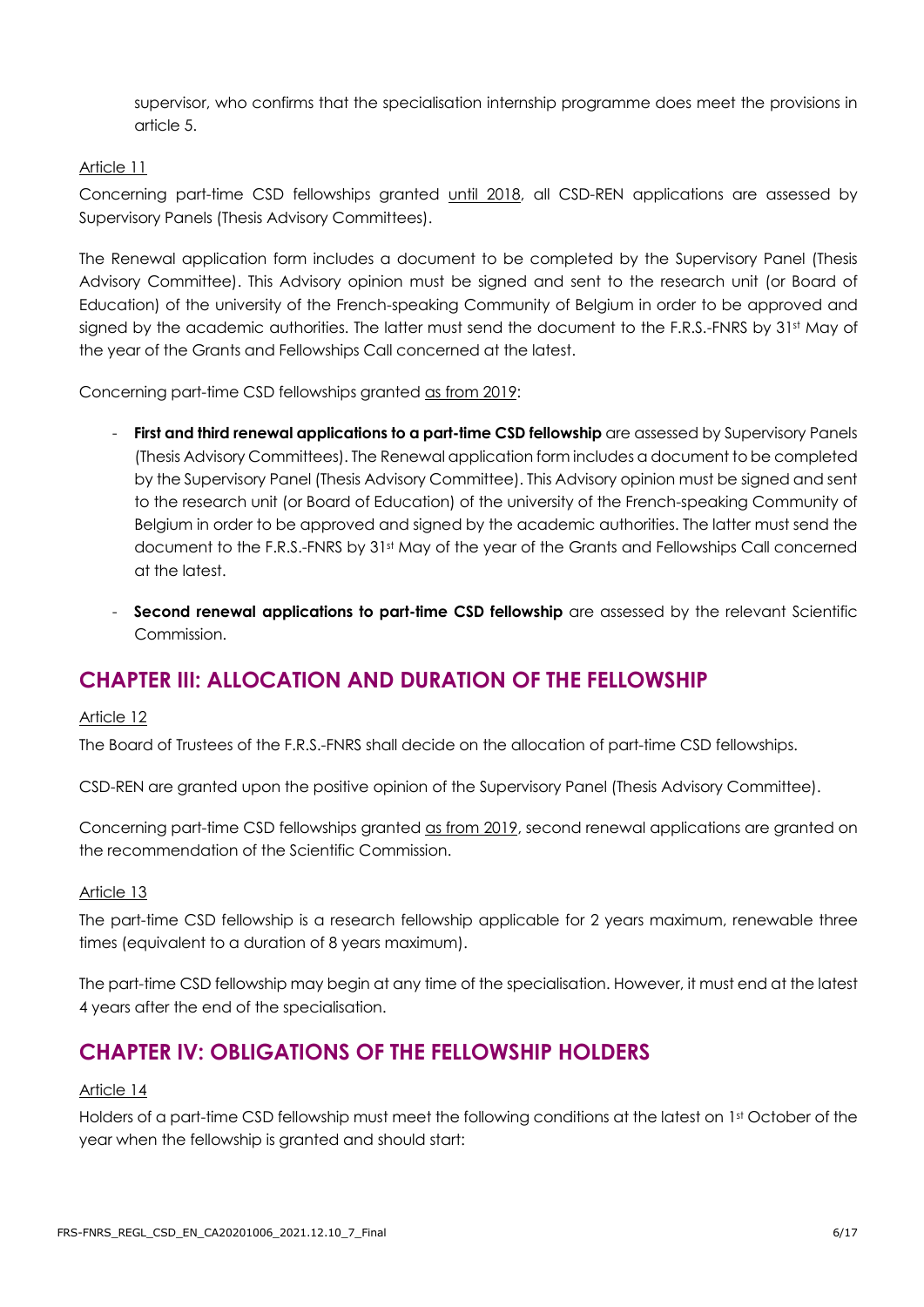- To take part in a specialisation internship programme approved by the French-speaking Community of Belgium;
- To be enrolled in an Advanced Master programme in a university of the French-speaking Community of Belgium;
- To be employed on a full-time basis in a hospital in Belgium.

# Article 15

Holders of a part-time CSD fellowship must inform the F.R.S.-FNRS before any change occurs in the fellowship.

# Article 16

All funded research programmes must be in compliance with the ethics-related legal provisions in force.

# Article 17

Holders of a part-time CSD fellowship must respect the discipline enforced by the academic authority of the institution where they work and observe its rules and regulations. As fellowship holders of the F.R.S.-FNRS, they are also required to adhere to the regulation on the property, protection and promotion of the results from the research carried out within the institution.

# Article 18

By the time of each renewal application, holders of a part-time CSD fellowship are required to provide a report on the scientific activities. The report must clearly indicate the distribution of time between their research and clinical activities.

At the end of the fellowship, part-time CSD fellowship holders shall communicate a final report to the F.R.S.- FNRS. This report is to be uploaded on their personal e[-space](https://e-space.frs-fnrs.be/) page.

# **CHAPTER V: FINANCIAL PROVISIONS**

# Article 19

The hospital where part-time CSD fellowship holders carry out their clinical activity is their employer and shall remunerate them.

The F.R.S.-FNRS will reimburse half of the full-time annual cost of the part-time CSD fellowship holder to the hospital upon reception of the supporting documents. Cost (on-call duties not included) includes salary cost plus all direct and indirect salary costs.

The F.R.S.-FNRS reimbursement is limited to an annual amount assigned from the F.R.S.-FNRS3.

The hospital-related salary of part-time clinical doctors who are also researchers can be higher than the research-related salary.

<sup>3</sup> *Limitations in force are detailed in the Grants and Fellowships Call mini-guide.*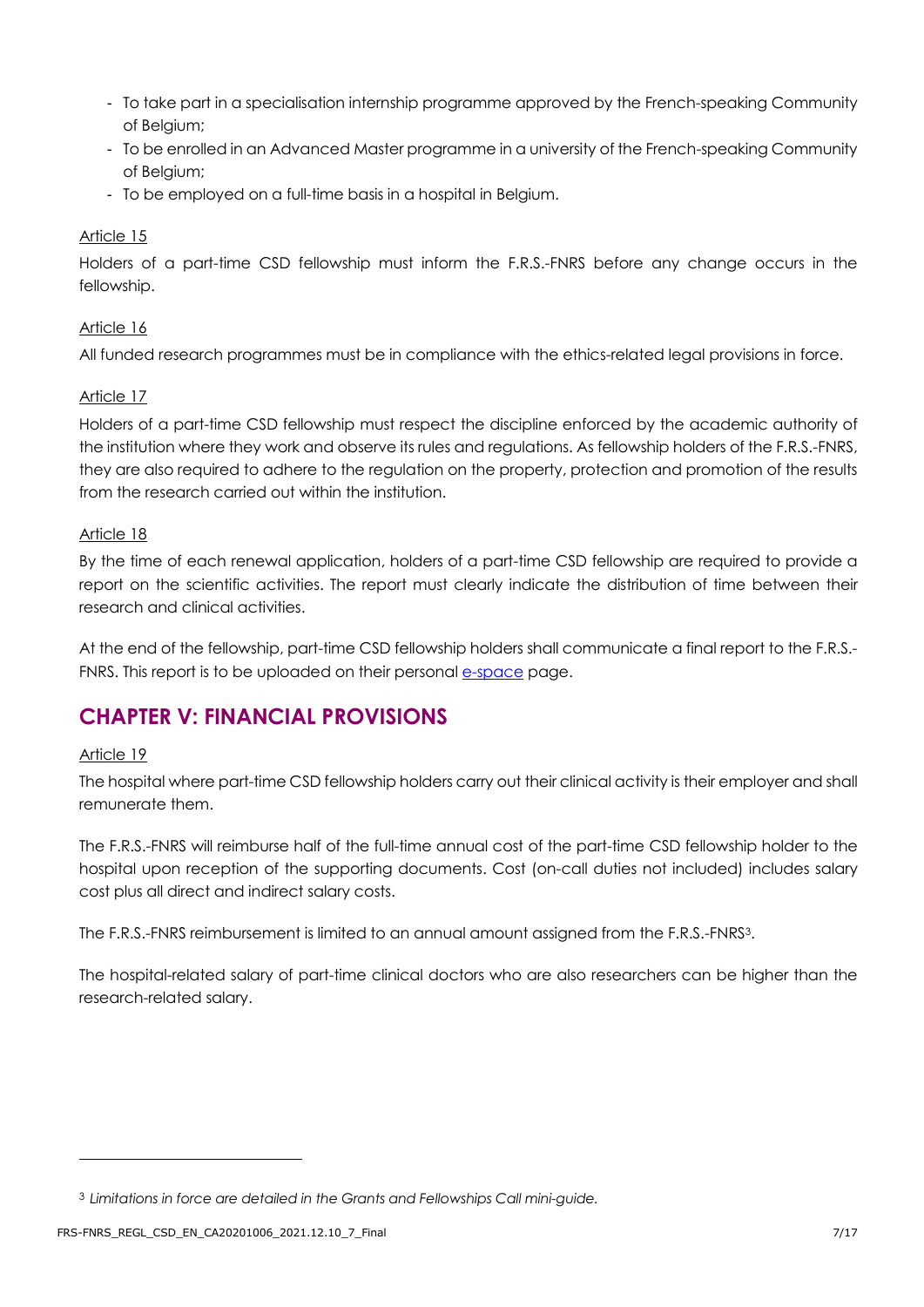<span id="page-7-0"></span>Fields of the health sector

CSD instrument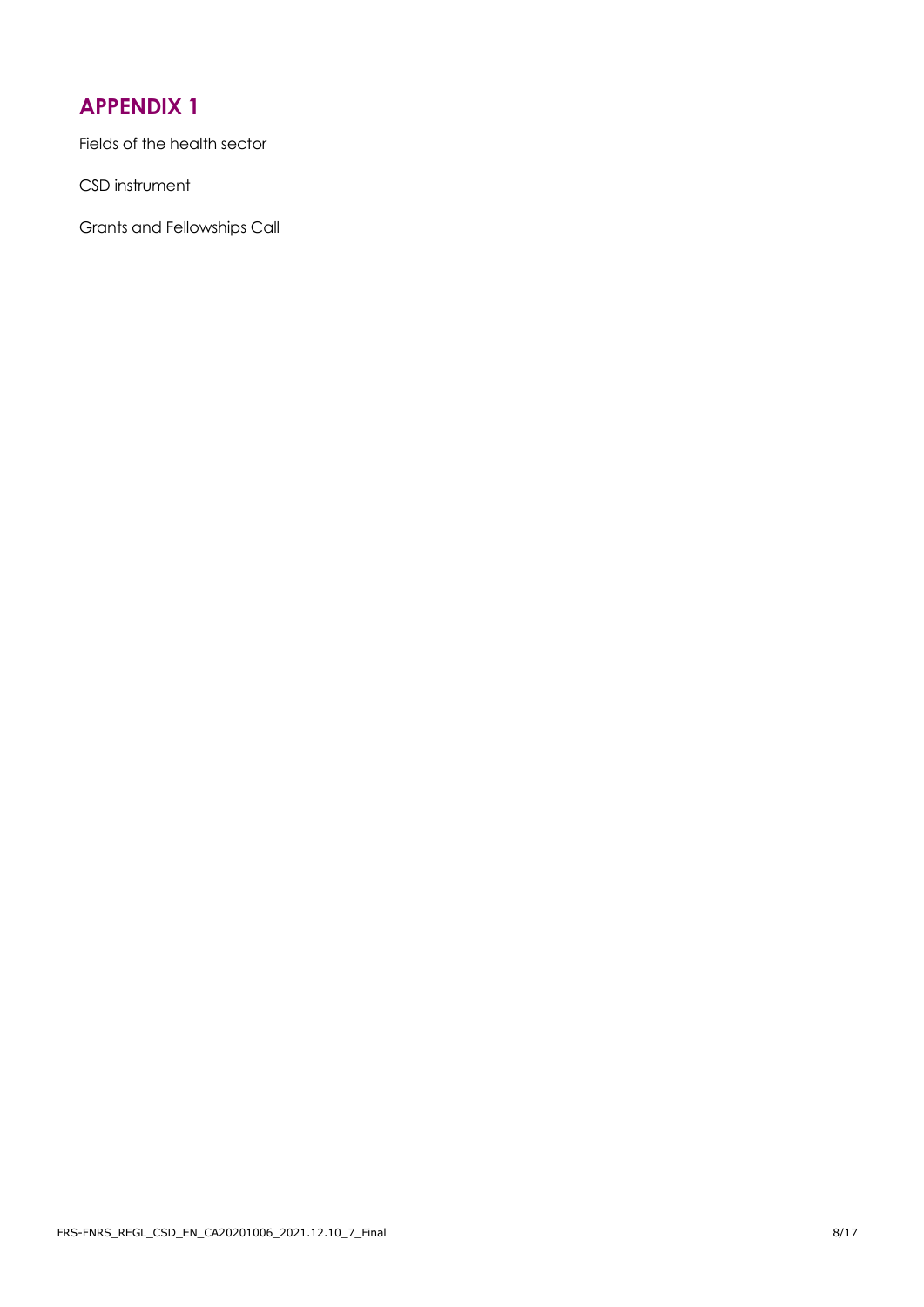#### Domaines du secteur de la santé / *Fields of the health sector*

# Instrument Candidat spécialiste doctorant / *Medical Doctor Applicant to an MSc and a Ph.D.* (CSD)

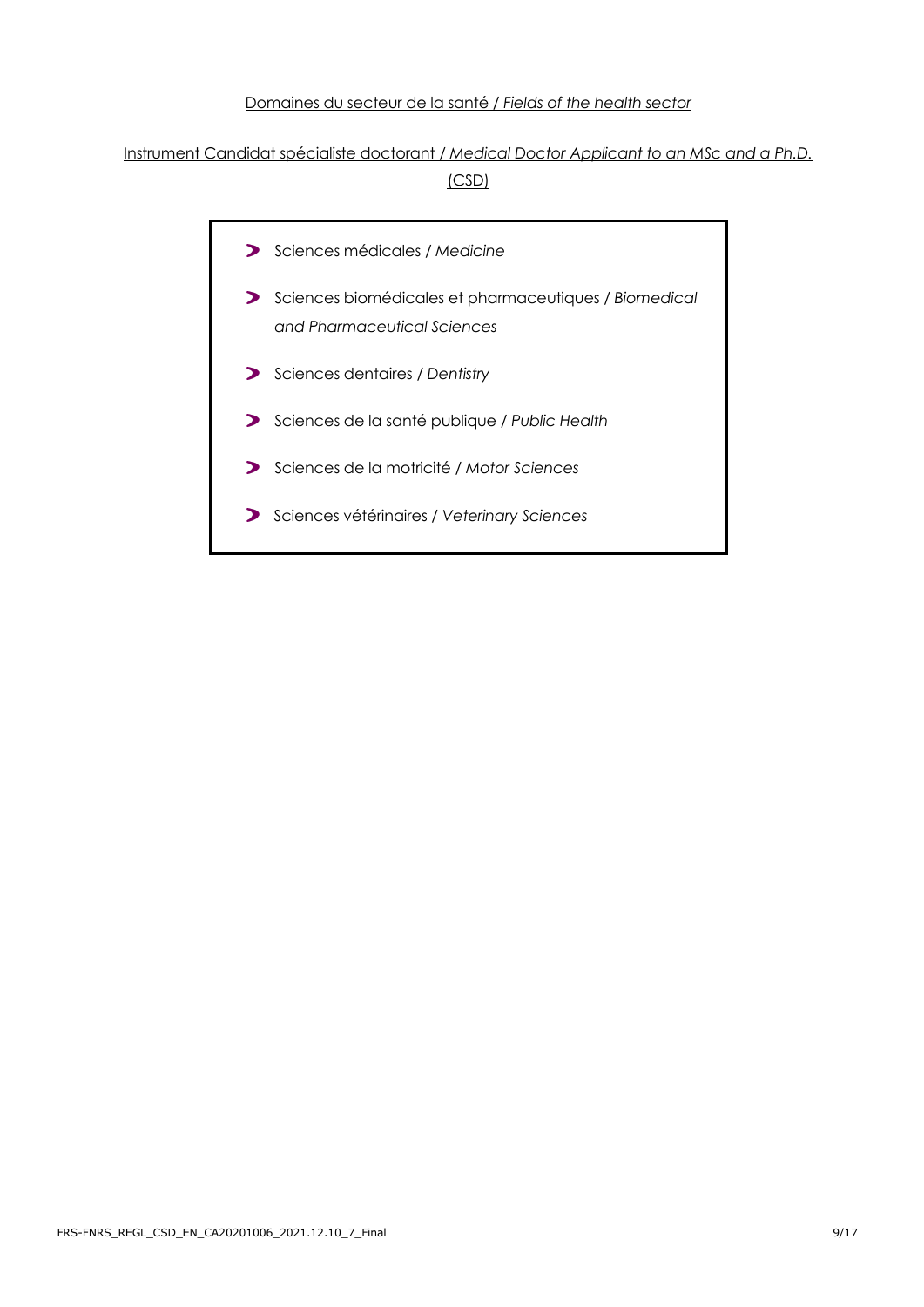<span id="page-9-0"></span>Relevant institutions for the co-promoter

CSD instrument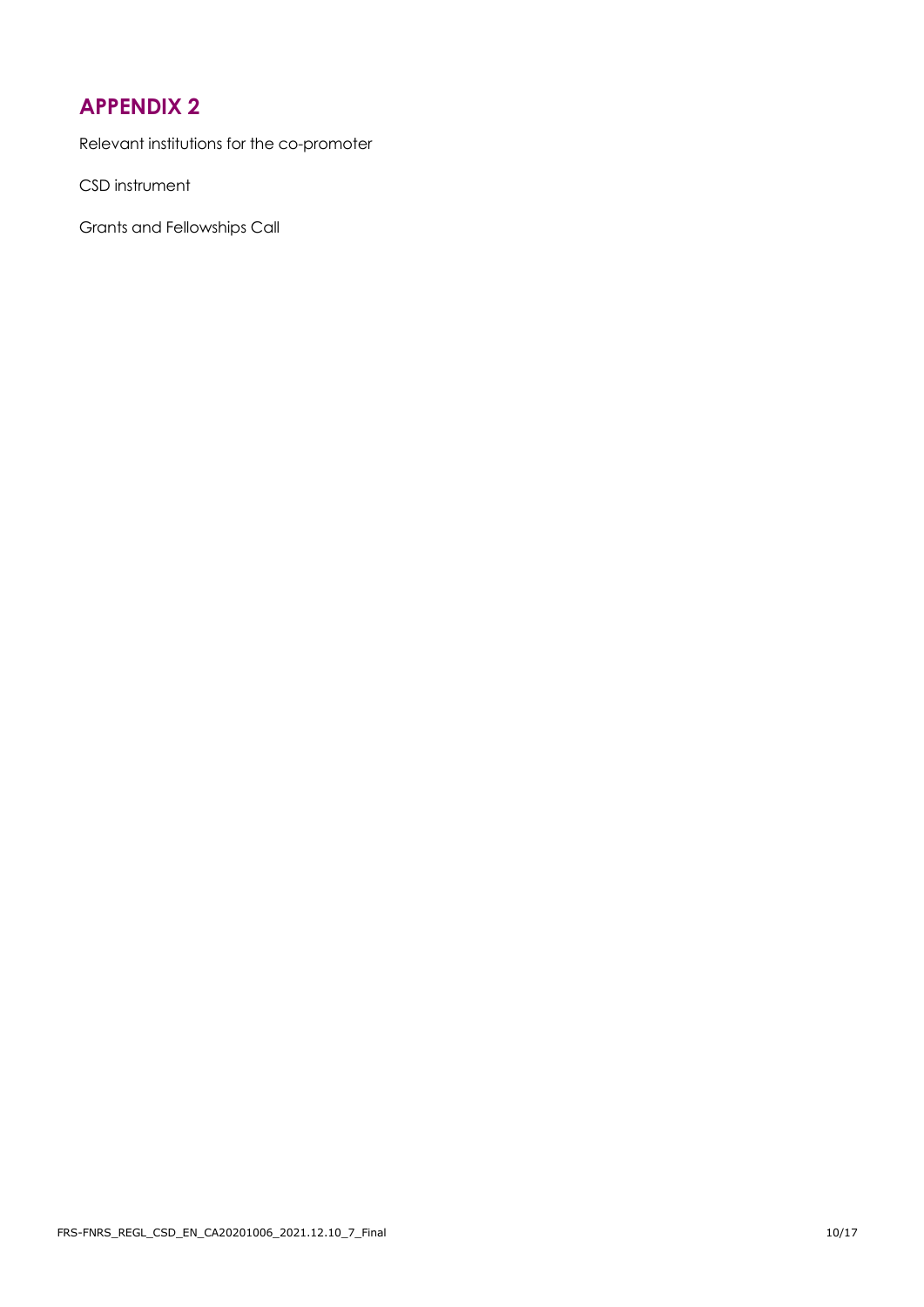# Institutions de rattachement co-promoteur / *Attached institutions for the co-promoter*

# Instrument Candidat spécialiste doctorant / *Medical Doctor Applicant to an MSc and a Ph.D.*

(CSD)

| Co-promoteur d'une<br>université CFB / Co-<br>promoter of a CFB<br>university | Universités de la Communauté française de Belgique (CFB)<br>Universities of the French-speaking Community of Belgium (CFB) |
|-------------------------------------------------------------------------------|----------------------------------------------------------------------------------------------------------------------------|
|                                                                               | Université Catholique de Louvain (UCLouvain)                                                                               |
|                                                                               | Université Libre de Bruxelles (ULB)                                                                                        |
|                                                                               | Université de Liège (ULiège)                                                                                               |
|                                                                               | Université de Mons (UMons)                                                                                                 |
|                                                                               | Université de Namur (UNamur)                                                                                               |
|                                                                               | Université Saint-Louis - Bruxelles (USL-B)                                                                                 |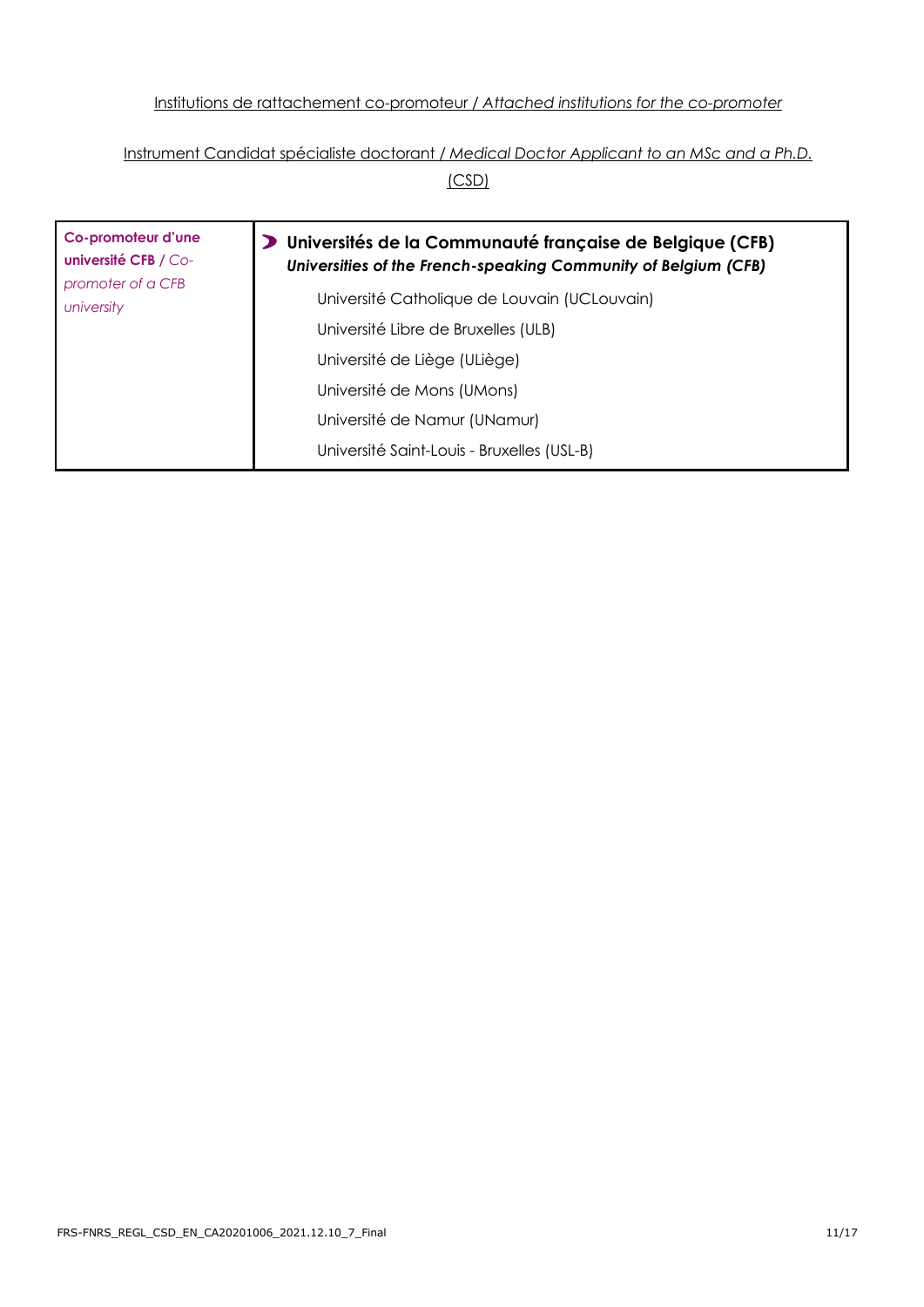<span id="page-11-0"></span>F.R.S.-FNRS List of the hospitals and University hospital departments

CSD instrument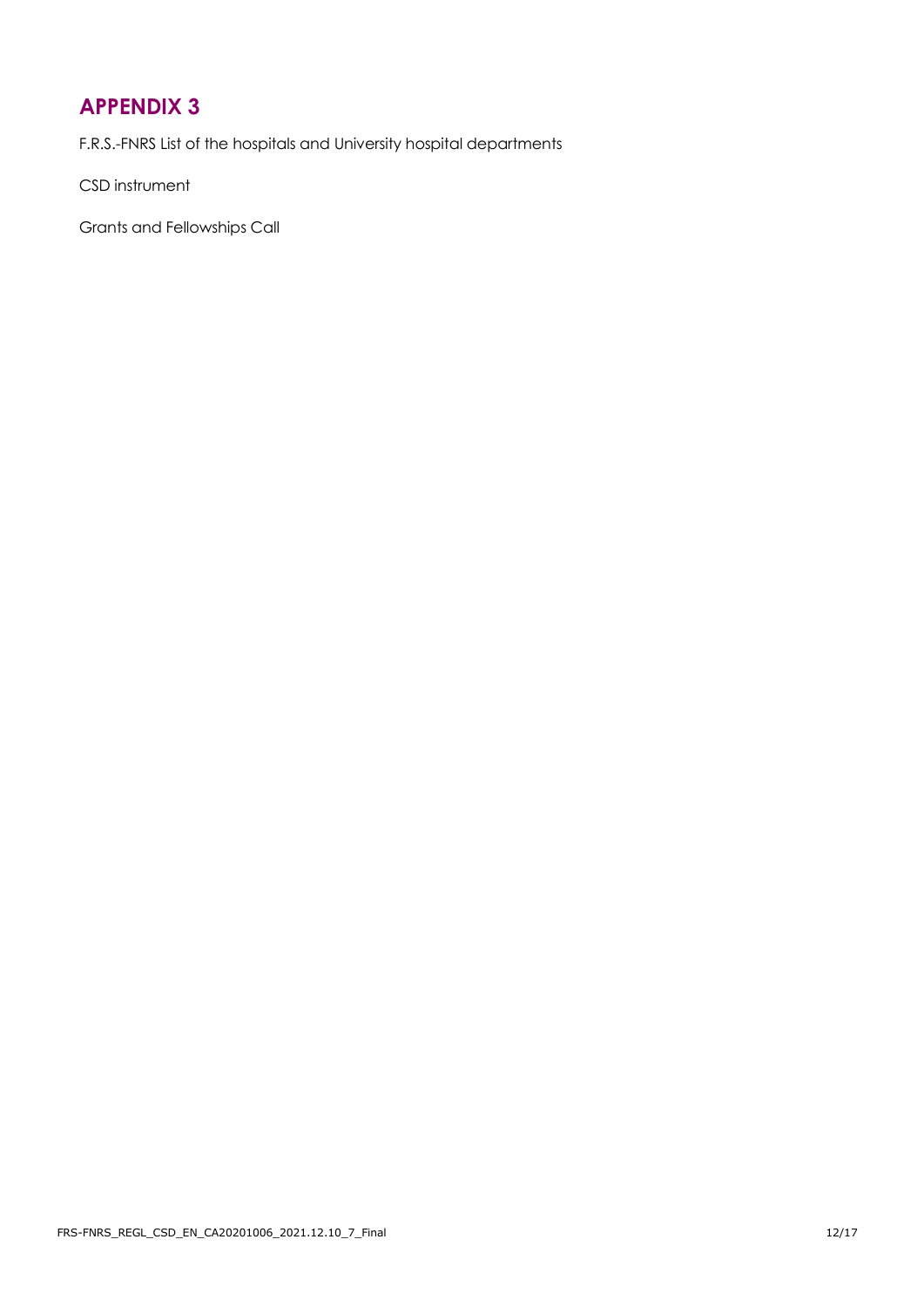# Liste F.R.S.-FNRS des hôpitaux et services hospitaliers universitaires / *F.R.S.-FNRS List of the hospitals and University hospital departments*

# Instrument Candidat spécialiste doctorant / *Medical Doctor Applicant to an MSc and a Ph.D.*

| (CSD)                                                                                                                                                                          |                                                                                                                                                                                                                                                                                                                                                                                                                                                                                                                                                                                                                                                                                                                                                                                                                                                                                                                                                                                                                                                                                                                                             |  |
|--------------------------------------------------------------------------------------------------------------------------------------------------------------------------------|---------------------------------------------------------------------------------------------------------------------------------------------------------------------------------------------------------------------------------------------------------------------------------------------------------------------------------------------------------------------------------------------------------------------------------------------------------------------------------------------------------------------------------------------------------------------------------------------------------------------------------------------------------------------------------------------------------------------------------------------------------------------------------------------------------------------------------------------------------------------------------------------------------------------------------------------------------------------------------------------------------------------------------------------------------------------------------------------------------------------------------------------|--|
| <b>Hôpitaux et services</b><br>hospitaliers universitaires<br>rattachés à l'UCLouvain /<br><b>UCLouvain Hospitals and</b><br>University hospital<br>departments                | CLINIQUES UNIVERSITAIRES SAINT-LUC<br>CLINIQUES UNIVERSITAIRES MONT-GODINNE                                                                                                                                                                                                                                                                                                                                                                                                                                                                                                                                                                                                                                                                                                                                                                                                                                                                                                                                                                                                                                                                 |  |
| <b>Hôpitaux et services</b><br>$\blacktriangleright$<br>hospitaliers universitaires<br>rattachés à l'ULB / ULB<br><b>Hospitals and University</b><br>hospital departments<br>⋗ | <b>HÔPITAL ERASME</b><br><b>INSTITUT JULES BORDET</b><br>CHU BRUGMANN:<br>Service de médecine (comprend aussi la dermatologie)<br>Service de chirurgie<br>Service de gériatrie<br>٠<br>Service de psychiatrie<br>٠<br>Service de revalidation physique<br>٠<br>Service d'anesthésie<br>Service d'hospitalisation chirurgicale de jour<br>Service de biologie clinique<br>٠<br>Service d'imagerie médicale<br>Service de médecine nucléaire<br>Service d'hospitalisation non chirurgicale de jour<br>٠<br>Service d'anatomie pathologique<br>Service d'immuno-hématologie-transfusion<br>Service des soins intensifs<br>HUDERF:<br>Service de pédiatrie comprend toutes les cliniques spécialisées<br>liées à la pédiatrie (cardiologie, endocrinologie, gastro-<br>entérologie, diabétologie, néphrologie, douleurs et soins<br>palliatifs, pneumologie, néonatalogie, soins intensifs et<br>urgence, nutrition et maladies métaboliques, cancéro-<br>hématologie, neurologie)<br>Service de psychiatrie infanto-juvénile<br>Service de chirurgie cardiaque et pédiatrique<br>Service d'anesthésiologie<br>Laboratoire de biologie clinique |  |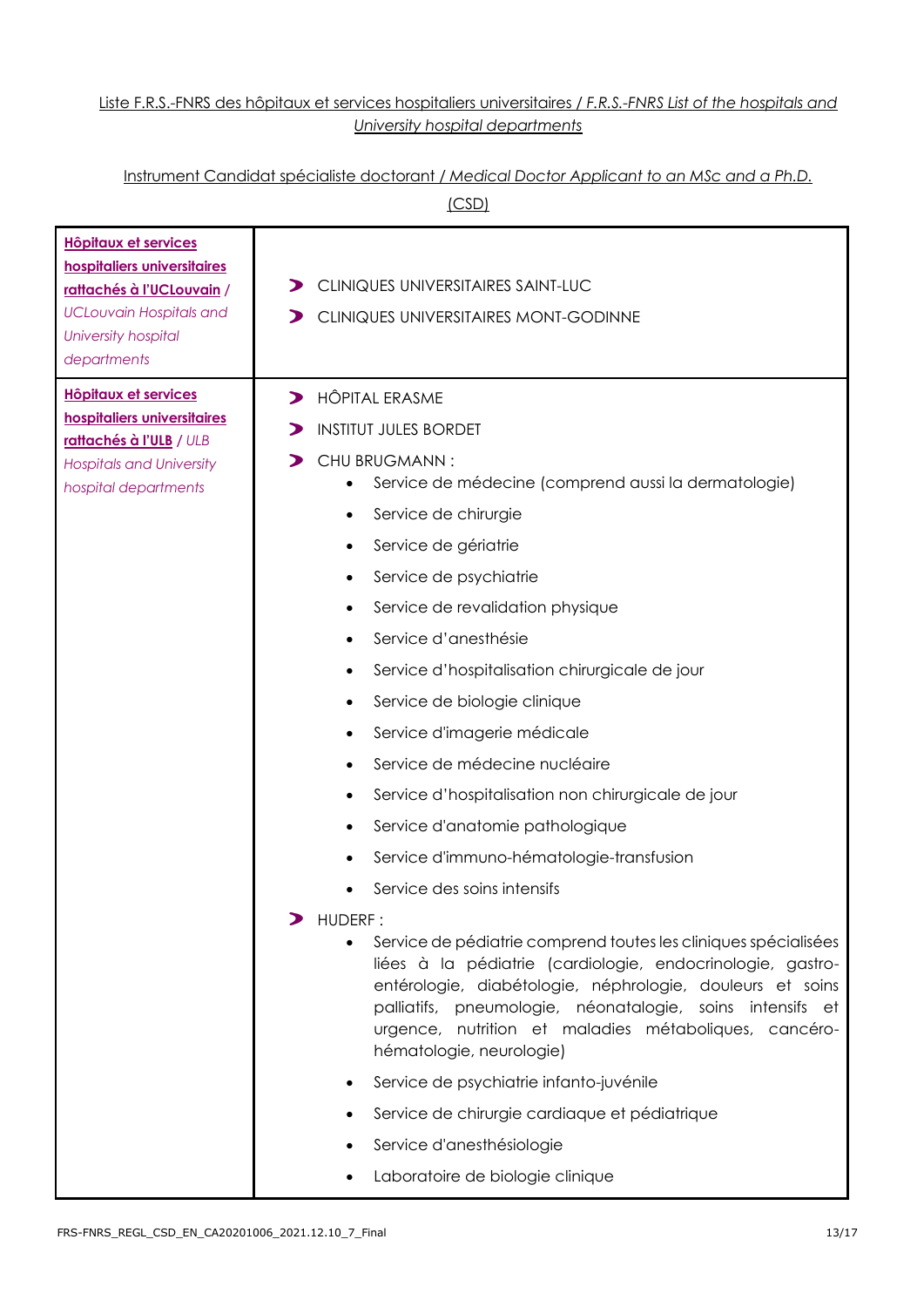| Service d'anatomie pathologique<br>$\bullet$                                                                                                                                                                                                                                            |
|-----------------------------------------------------------------------------------------------------------------------------------------------------------------------------------------------------------------------------------------------------------------------------------------|
| Service de dermatologie                                                                                                                                                                                                                                                                 |
| CHU SAINT-PIERRE :                                                                                                                                                                                                                                                                      |
| Service de diagnostic et traitement chirurgical comprenant :<br>$\bullet$                                                                                                                                                                                                               |
| Service de chirurgie digestive<br>Service d'orthopédie<br>Service de chirurgie vasculaire et thoracique<br>Clinique de chirurgie réparatrice<br>Service d'urologie<br>٠<br>Service de stomatologie et chirurgie maxillo-faciale<br>Service d'ORL<br>Service d'ophtalmologie             |
| Service de diagnostic et de traitement médical comprenant :                                                                                                                                                                                                                             |
| Service des soins intensifs<br>Service de pneumologie<br>Service de gastro-entérologie<br>Service de neurologie<br>۰<br>Service d'hématologie-oncologie<br>Service d'endocrinologie<br>Service de médecine physique<br>Service de revalidation cardio-pneumo<br>Service de dermatologie |
| Programme de soins « patient gériatrique » comprenant :                                                                                                                                                                                                                                 |
| Service de gériatrie<br>Service de psycho-gériatrie                                                                                                                                                                                                                                     |
| Service des maladies contagieuses                                                                                                                                                                                                                                                       |
| Service des maladies infantiles comprenant :                                                                                                                                                                                                                                            |
| Service de pédiatrie<br>Service de néonatologie<br>Service de pédo-psychiatrie                                                                                                                                                                                                          |
| Service d'anesthésiologie-réanimation                                                                                                                                                                                                                                                   |
| Service des urgences                                                                                                                                                                                                                                                                    |
| Service de gynécologie-obstétrique comprenant :                                                                                                                                                                                                                                         |
| Service de gynécologie<br>Service d'obstétrique<br>Clinique de sénologie                                                                                                                                                                                                                |
| Service « pathologies cardiaques » comprenant :                                                                                                                                                                                                                                         |
| Service de cardiologie<br>Service de chirurgie cardiaque<br>Service de revalidation cardia-pneumo<br>Laboratoire de biologie clinique LHUB                                                                                                                                              |
|                                                                                                                                                                                                                                                                                         |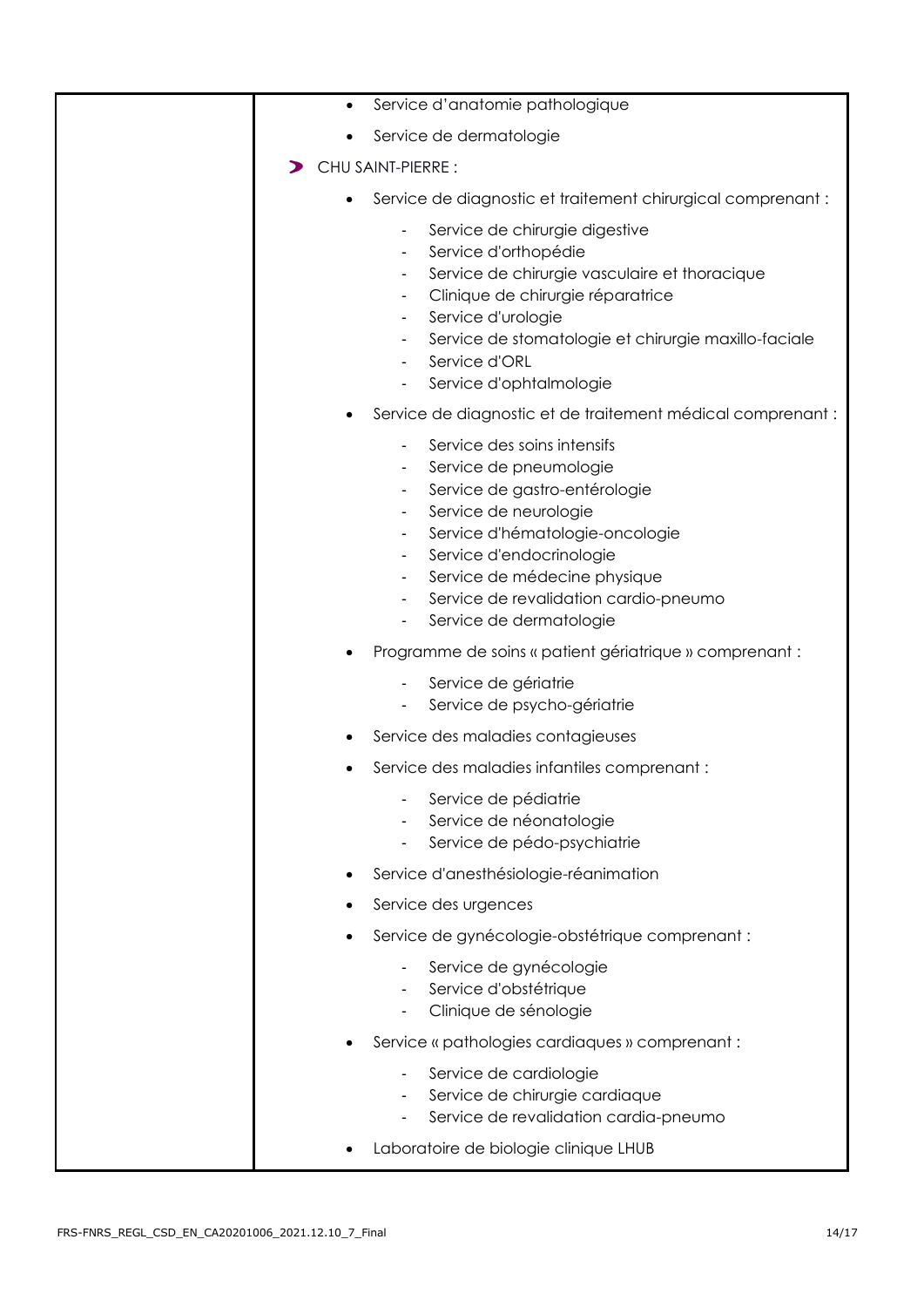| <b>Hôpitaux et services</b>                           | CHU LIÈGE                                                              |
|-------------------------------------------------------|------------------------------------------------------------------------|
| hospitaliers universitaires<br>rattachés à l'ULiège / | C.H.R. DE LA CITADELLE                                                 |
| ULiège Hospitals and                                  | Service d'anatomie pathologique + dermatopathologie<br>$\bullet$       |
| University hospital                                   | Service d'anesthésie et réanimation                                    |
| departments                                           | Service de chirurgie cardio-vasculaire<br>$\bullet$                    |
|                                                       | Service de gynécologie-obstétrique<br>$\bullet$                        |
|                                                       | Service d'hématologie clinique<br>$\bullet$                            |
|                                                       | Service de neurologie                                                  |
|                                                       | Service de néonatalogie                                                |
|                                                       | Service de pédiatrie                                                   |
|                                                       | CENTRE HOSPITALIER DU BOIS DE L'ABBAYE ET DE HESBAYE - SITE<br>SERAING |
|                                                       | Service de gynécologie-sénologie-obstétrique<br>$\bullet$              |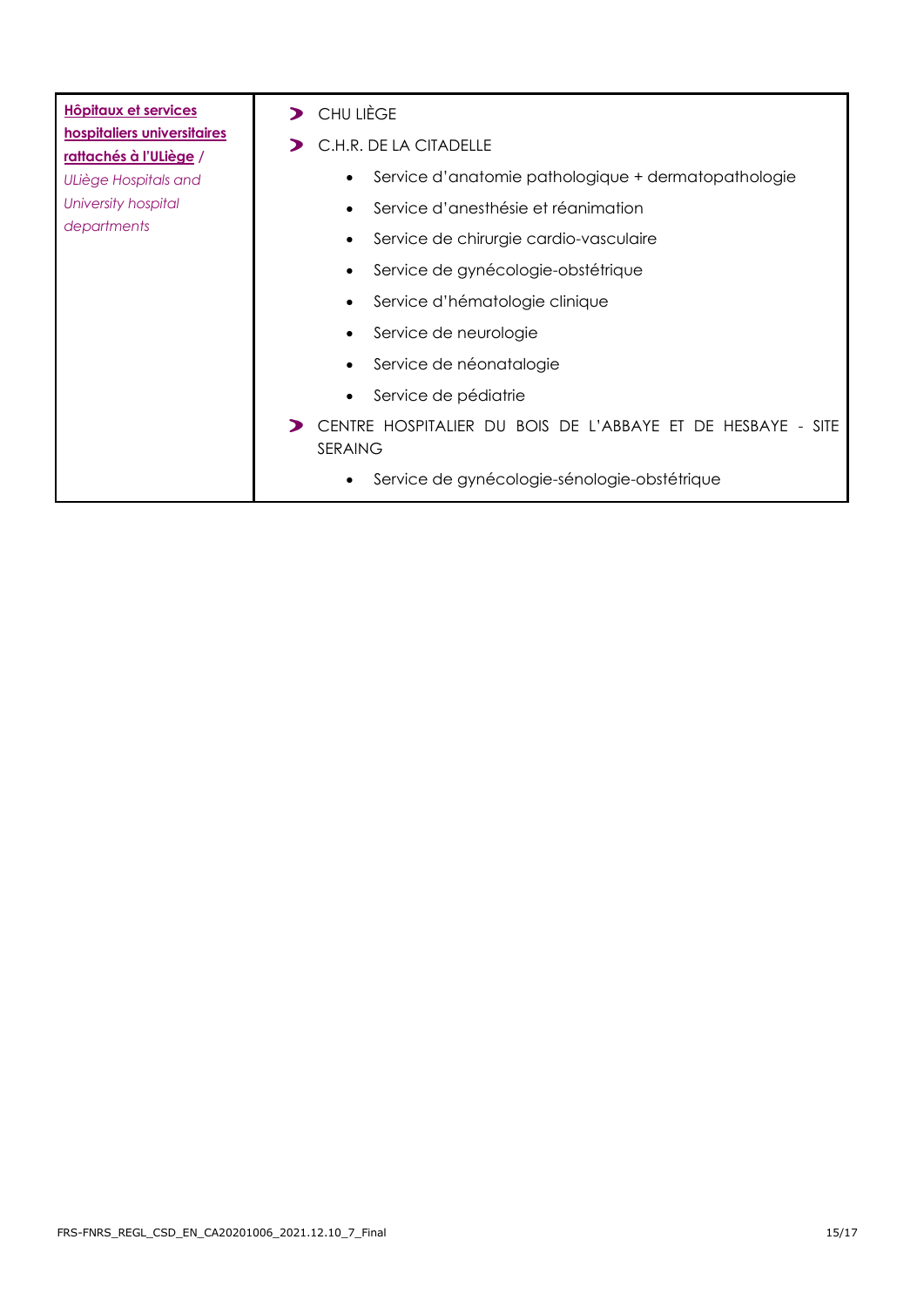<span id="page-15-0"></span>List of the hospitals and University hospital departments in French-speaking community of Belgium (**as defined in the federal Law**)

CSD instrument